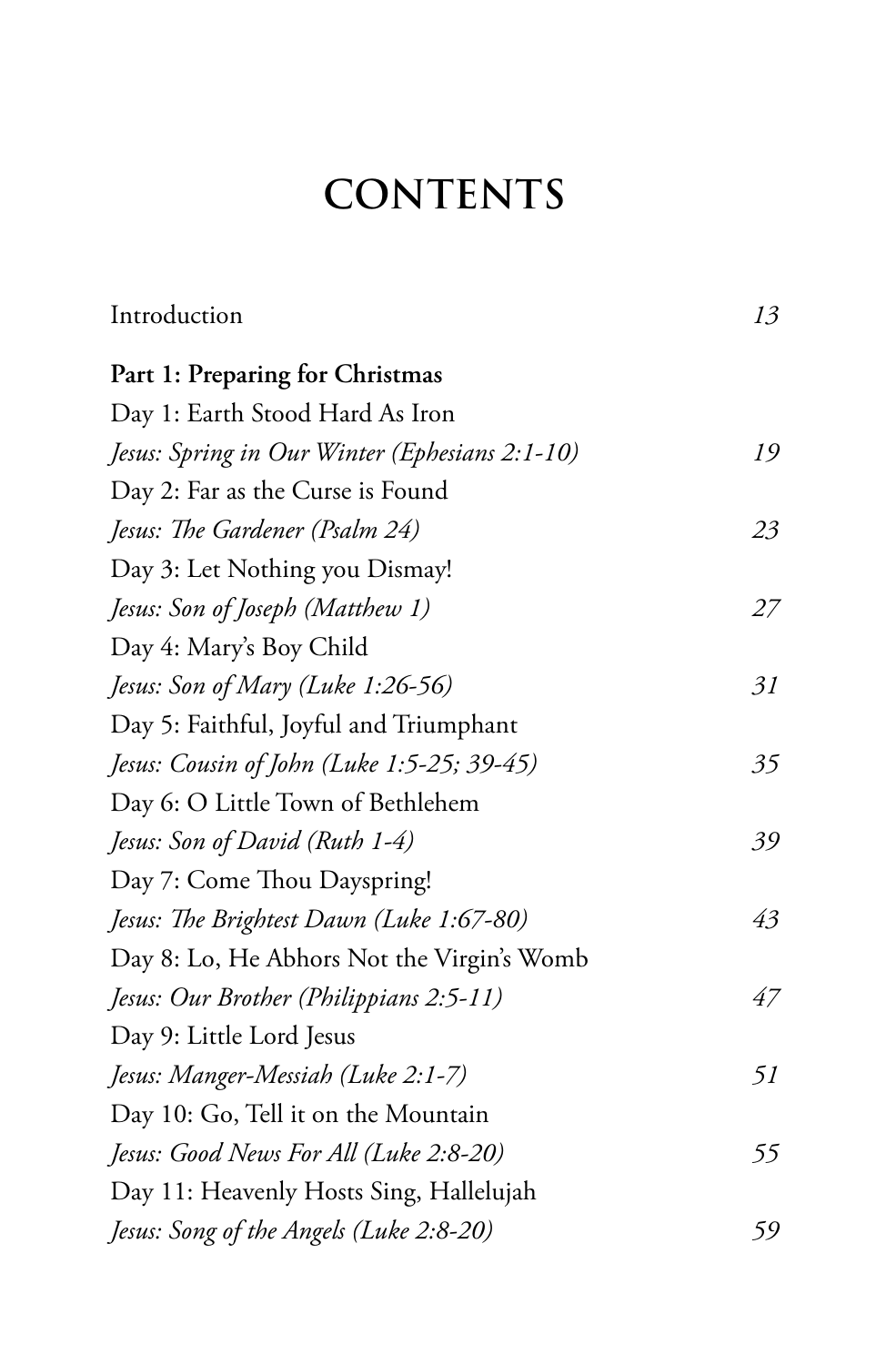| Day 12: Rest Beside the Weary Road                  |     |
|-----------------------------------------------------|-----|
| Jesus: Rest-Giver (Psalm 23)                        | 63  |
| Day 13: Brighter Visions Beam Afar                  |     |
| Jesus: Wisdom of The Ages (Matthew 2:1-10)          | 67  |
| Day 14: In His Name all Oppression Shall Cease      |     |
| Jesus: A Better King (Matthew 2:13-18)              | 71  |
| Day 15: Let Earth Receive Her King                  |     |
| Jesus: The Best King (John 13:1-20)                 | 75  |
| Day 16: Word of the Father, Now in Flesh Appearing! |     |
| Jesus: God Made Man (John 1:1-14)                   | 79  |
| Day 17: The Hopes and Fears of All the Years        |     |
| Jesus: The Salvation of God (Luke 2:25-35)          | 83  |
| Day 18: Emmanuel Shall Come to Thee                 |     |
| Jesus: God With Us (Luke 2:36-38)                   | 87  |
| Day 19: Our Weakness is No Stranger                 |     |
| Jesus: Man of Sorrows (Isaiah 53)                   | 91  |
| Day 20: He Shareth in Our Gladness                  |     |
| Jesus: Joy-Sharer (Isaiah 9:1-7)                    | 95  |
| Day 21: Silently, the Wondrous Gift is Given        |     |
| Jesus: Silent Saviour (Matthew 13:31-32)            | 99  |
| Day 22: Risen with Healing in His Wings             |     |
| Jesus: Death-Defeater (1 Corinthians 15:42-57)      | 103 |
| Day 23: Dear Desire of Every Nation                 |     |
| Jesus: Hope of the Earth (Psalm 96)                 | 107 |
| Day 24: He Shall Reign Forever and Ever             |     |
| Jesus: Eternal King (Isaiah 65:17-25)               | 111 |
| Day 25: Unto Us a Child is Born                     |     |
| Jesus: God's Gift (Romans 8:31-39)                  | 115 |